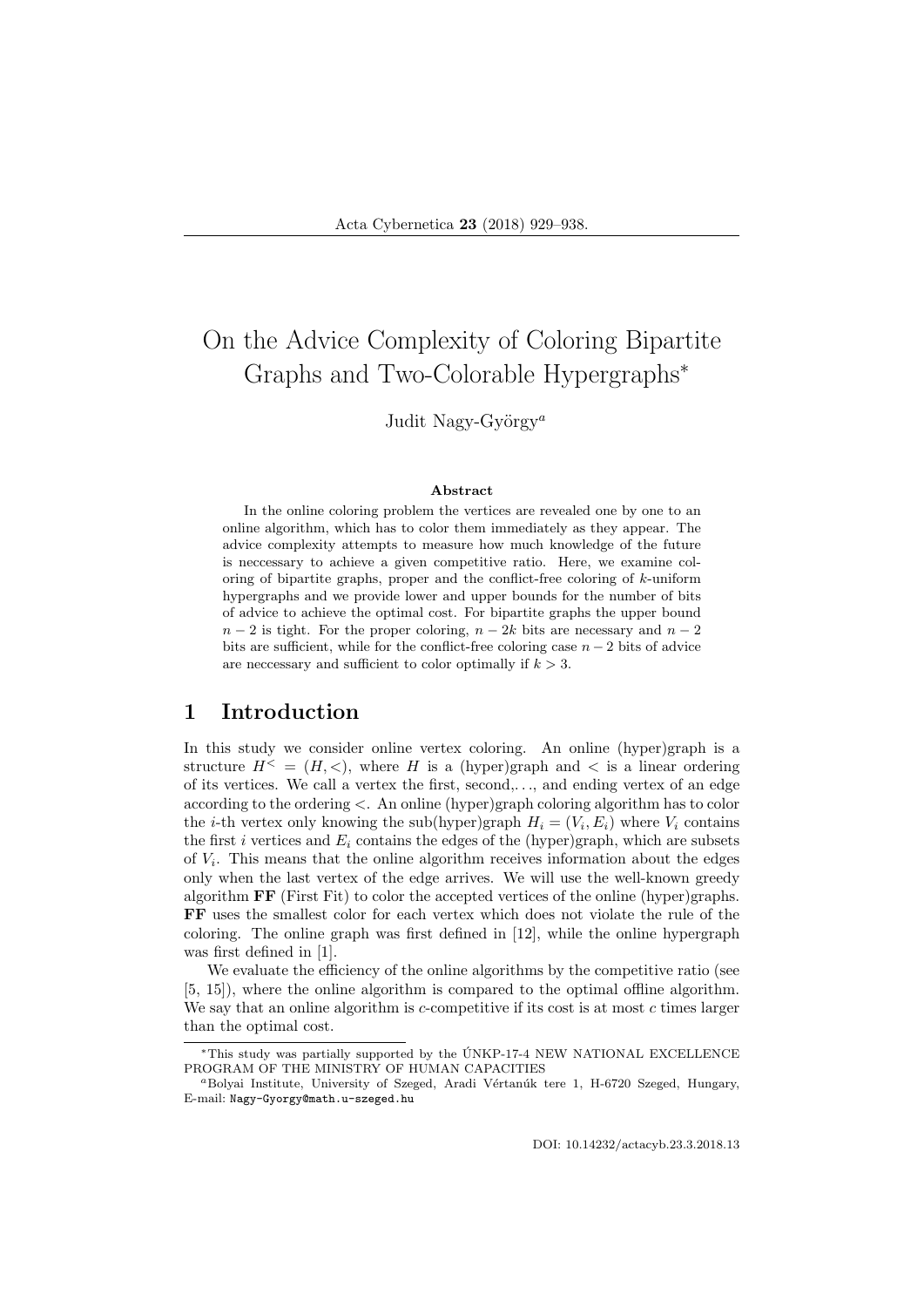Online graph coloring has been investigated in several studies, and one can find many details on the problem in the survey paper [16]. Halldórson and Szegedy in [13] showed that any online algorithm for graph coloring has a competitive ratio of  $\Omega(n/\log^2 n)$ . Some results are proved about algorithm FF. In [12] it is shown that this algorithm is the best possible on trees. In [18], an online algorithm is presented which colors  $k$ -colorable graphs on  $n$  vertices with at most  $O(n \log^{(2k-3)} n / \log^{(2k-4)} n)$  colors. The best known lower bound for the number of online colors for k-colorable graph on n vertices  $\Omega(\log^{k-1} n)$  [21]. In [17] an online algorithm is presented which colors  $k$ -colorable graphs on  $n$  vertices with at most  $O(n^{1-1/k!})$  colors.

The term advice complexity for online algorithms was introduced by the authors of [10]. The major question is the following: How many bits of advice are necessary and sufficient to obtain a competitive ratio  $c$ ? This includes determining the number of bits to be optimal. The results of the following two sections are in the tape model which was introduced in [7]. In this model, the online algorithm may read an infinite advice tape written by the oracle and the advice complexity is simply the number of bits read. For more information about advice complexity, see the survey paper [6].

Mikkelsen showed in [19] that an  $O(n^{1-\epsilon})$ -competitive online vertex-coloring algorithm must read  $\Omega(n \log n)$  bits of advice.

Forišek et al showed in [11] that  $\lceil n/2 \rceil - 1$  bits of advice are needed to color optimally any online paths on  $n$  vertices, and this bound is tight.

Bianchi et al proved in [4] the following theorems for bipartite graphs.

**Theorem 1** ([4]). Any deterministic online algorithm needs at least  $n-3$  bits of advice to color optimally every bipartite online graph on n vertices.

**Theorem 2** ([4]). There exists an online algorithm which uses at most  $n-2$  bits of advice to color optimally every bipartite online graph on n vertices if  $n > 2$ .

The advice complexity of 3-colorable graphs, 3-colorable chordal graphs and maximal outerplanar graphs were investigated in [20].

In the next section, we will improve this lower bound in Theorem 1 and provide a tight bound for the number of bits of advice for coloring bipartite graphs optimally. In section 3, we include the results on the advice complexity of proper and conflictfree coloring of two-colorable hypergraphs in the tape model. Then the last section, we will discuss the models of helper mode and answerer mode suggested by [10].

## 2 Bipartite graphs

In this section, we shall prove that  $n-2$  bits of advice are necessary to color bipartite graphs on  $n$  vertices optimally. This result is tight because of Theorem 2. The following observation will be useful.

**Observation 3.** Suppose that  $G^{\lt}$  and  $H^{\lt}$  are two bipartite online graphs such that  $G_i = H_i = (V_i, \emptyset)$  for some  $i > 0$  and a deterministic online algorithm **A** colors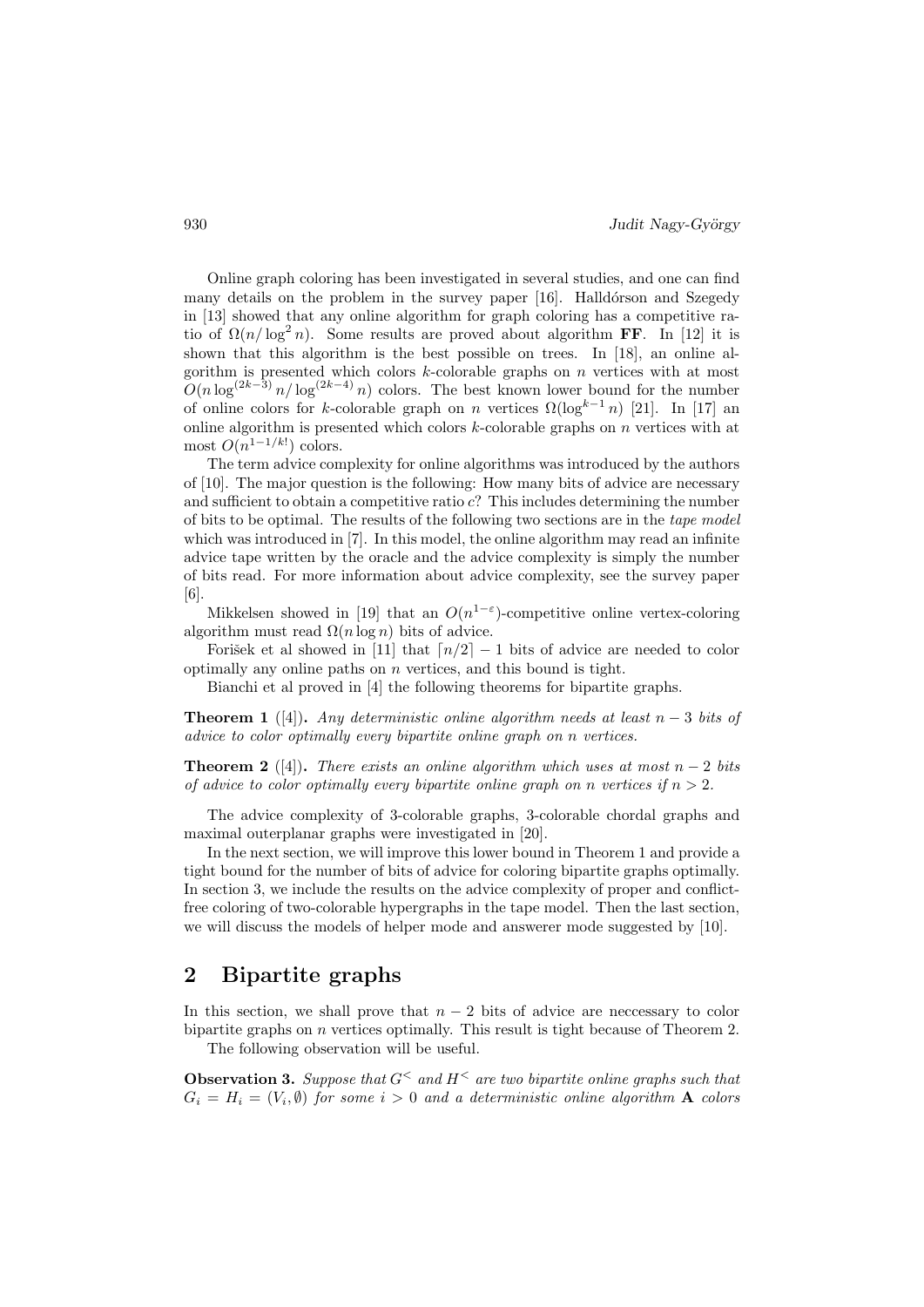optimally both of them, and it uses advice word  $w_G$  to color  $G_i$  and a different advice word  $w_H$  to color  $H_i$ . Then  $w_G$  is not the prefix of  $w_H$  and vice versa.

**Theorem 4.** Any deterministic online algorithm needs at least  $n-2$  bits of advice to color every bipartite online graph on n vertices optimally.

Proof. For a contradiction, assume that there exists a deterministic online algorithm  $\bf{A}$  that colors optimally every bipartite graph  $\bf{G}$  on at least 3 vertices using at most  $|V(G)|-3$  bits of advice. Next, consider the class of G of the following online graphs and set  $m > 0$ . For each  $w \in \{0, 1\}^m$ , define  $G_w^{\le}$  in the following way. If w consists of m 1s, then the set of the vertices of  $G_w = G_1$  is  $V = \{v_1, \ldots, v_{m+2}\}\$ and the set of the edges is  $E = \{v_i v_{m+2} \mid 1 \le i \le m+1\}$ . Otherwise, the set of the vertices is

$$
V = U_0 \cup U_1 \cup \{v_{m+2}, v_{m+3}\},\
$$

where

- $u_i = v_{i+1} \in U_0$  if  $1 \leq i \leq m$  and the *i*th bit of w is 0,
- $v_1 \in U_1$ , and  $u_i = v_{i+1} \in U_1$  if  $1 \leq i \leq m$  and the *i*th bit of w is 1.

Observe that now  $U_0 \neq \emptyset$  and  $U_1 \neq \emptyset$ .

The set of the edges is  $E = E_0 \cup E_1 \cup \{v_{m+2}v_{m+3}\}\)$ , where  $E_i = \{uv_{m+i+2} \mid u \in E_i\}$  $U_i$ .

Next, consider the set of the advice words used for the coloring of the first  $m+1$ vertices of the elements of G by A and denote it by S. Observe that if  $s, s' \in S$ advice words used for coloring  $v_1, \ldots, v_{m+1}$  then  $s \neq s'$ , moreover s is not the prefix of s', and vice versa, because these vertices form an independent set in each graph in G and A is deterministic. Also, it is easy to see that |S| have to be  $2^m$ , and the length of each element of S is at most m and there is at least one  $s \in S$ , the advice word for  $G_1$ , with length less than m because of the initial assumption. But this is a contradiction by Observation 3 and the pigeonhole principle.  $\Box$ 

### 3 2-colorable hypergraphs

A coloring of a hypergraph is an assignment of positive integers to the vertices of the hypergraph such that every edge satisfy some property. We consider two different versions of coloring. In proper hypergraph coloring each edge must contain vertices that have different colors. In conflict free (we will use the abbreviation cf) coloring each edge must contain a unique vertex which has a color different from the other vertices of the edge.

The online proper coloring of hypergraphs first was studied in [14], where it was proven that no online algorithm exists for 2-colorable k-uniform hypergraphs which can color them with fewer than  $\lceil n/(k-1) \rceil$  colors, and it was proved that algorithm FF colors these hypergraphs with this many colors.

The online cf-coloring of hypergraph was defined in [8], where the authors examined the case where the input is a set of n points on the line, and R is the set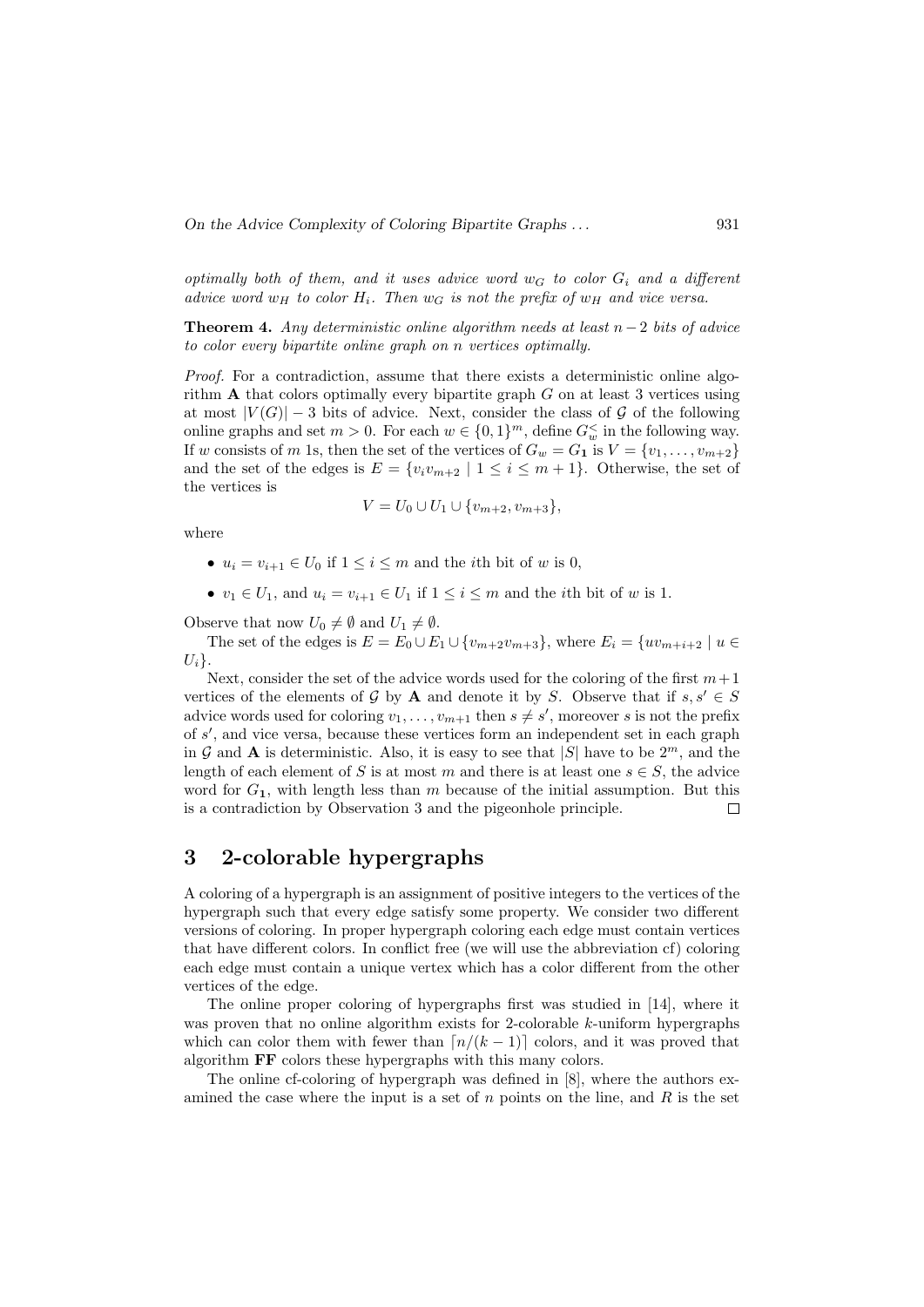of the intervals of the line. They presented an algorithm which applies at most  $O(\log^2(n))$  colors and they also proved a matching lower bound. The online cfcoloring of intervals was further studied in [2], where several coloring models were defined and compared. The online cf-coloring of other more general hypergraphs were studied in [3] and [9].

Now, we will present some results on k-uniform hypergraphs where  $k > 2$  integer.

We need the definition of ∨-repeatable problem from [19].

**Definition 1** ([19]). Let P be an online minimization problem such that for every fixed P-input, there is only a finite number of valid outputs.

Let  $r \in \mathbb{N}$ . For each  $1 \leq i \leq r$ , let  $I_i$  be a finite set of P-inputs such that the followig holds: If  $\sigma_1, \ldots, \sigma_r$  are such that  $\sigma_i \in I_i$  for  $1 \leq i \leq r$ , then  $\sigma = \sigma_1 \ldots \sigma_r$ , where  $\sigma$  obtained by concatenating the requests of the r inputs, is a valid P-input and let  $I^r = I_1 \times \ldots \times I_r = \{\sigma_1 \ldots \sigma_r | \sigma_i \in I_i, 1 \leq i \leq r\}.$ 

For each  $1 \leq i \leq r$ , let cost<sub>i</sub> be a function which maps an output  $\gamma$  for an input  $\sigma \in I^r$  to a non-negative real number  $\text{cost}_i(\gamma, \sigma)$ . We say that  $\text{cost}_i$  is the ith round cost function.

Let I be the set of all possible request sequence for P. Define  $P^*_{\vee}$  to be the online problem with input  $I^* = \{\sigma = (\sigma_1 \dots \sigma_r)|r \geq 1, \sigma_i \in I\}$ . An algorithm for  $P_V^*$  must produce an output  $\gamma^* = (\gamma_1, \ldots, \gamma_r)$  where  $\gamma_i = (y_i, \ldots, y_{n_i})$  is a valid sequence of answers for the P-input  $\sigma_i = (x_1, \ldots, x_{n_i}) \in I$ . The cost of the output  $\gamma^*$  is cost  $(\gamma^*, \sigma^*) = \max\{\cosh(\gamma_1, \sigma_1), \ldots, \cosh(\gamma_r, \sigma_r)\}\$  where  $\cosh(\gamma_i, \sigma_i)$  is the cost of the P-output  $\gamma_i$  with respect to the P-input  $\sigma_i$ .

The optimal offline algorithm for  $P^*_{\vee}$  is denoted by  $\text{OPT}^*_{\vee}$ .

Let  $k \geq 0$ . We say that P is strictly  $\vee$ -repetable with parameter k if there exists a mapping  $g: I^* \to I$  with the following properties:

- V1 For every  $\sigma^* \in I^*$ ,  $|g(\sigma^*)| \leq |\sigma^*| + k \cdot r$ , where r is the number of rounds in  $\sigma^*$  .
- V2 For every deterministic P-algorithm ALG, there is a deterministic  $P_{\vee}^*$ -algorithm  $ALG^*$  such that for every  $\sigma^* \in I^*$   $ALG^*(\sigma^*) \leq ALG(g(\sigma^*)).$
- V3 For every  $\sigma^* \in I^*$ ,  $\text{OPT}^*(\sigma^*) \leq \text{OPT}(g(\sigma^*))$ .

**Theorem 5** ([19]). Let P be a strictly ∨-repeatable online problem and let  $I =$  $\{\sigma_1, \ldots, \sigma_m\}$  be a finite set of P-inputs. Furthermore, let  $t = \max_{\sigma_i n I} \text{OPT}(\sigma)$ and  $\varepsilon > 0$  be a constant. Suppose that for every deterministic P-algorithm without advice, ALG, there exists some  $1 \leq i \leq m$  such that  $\text{ALG}(\sigma_i) \geq k$ . Then, for every randomized P-algorithm, R, reading  $o(n)$  bits of advice, there exists a P-input  $\sigma$ such that  $E(R(\sigma)) \geq (1-\varepsilon)k$  and such that  $\text{OPT}(\sigma) \leq t$ .

It is easy to see that our two-coloring problems are strictly ∨-repeatable, therefore the following corollary holds.

Corollary 1. No algorithm for the online proper hypergraph coloring or the cfcoloring with  $o(n)$  bits of advice can achieve a constant competitive ratio.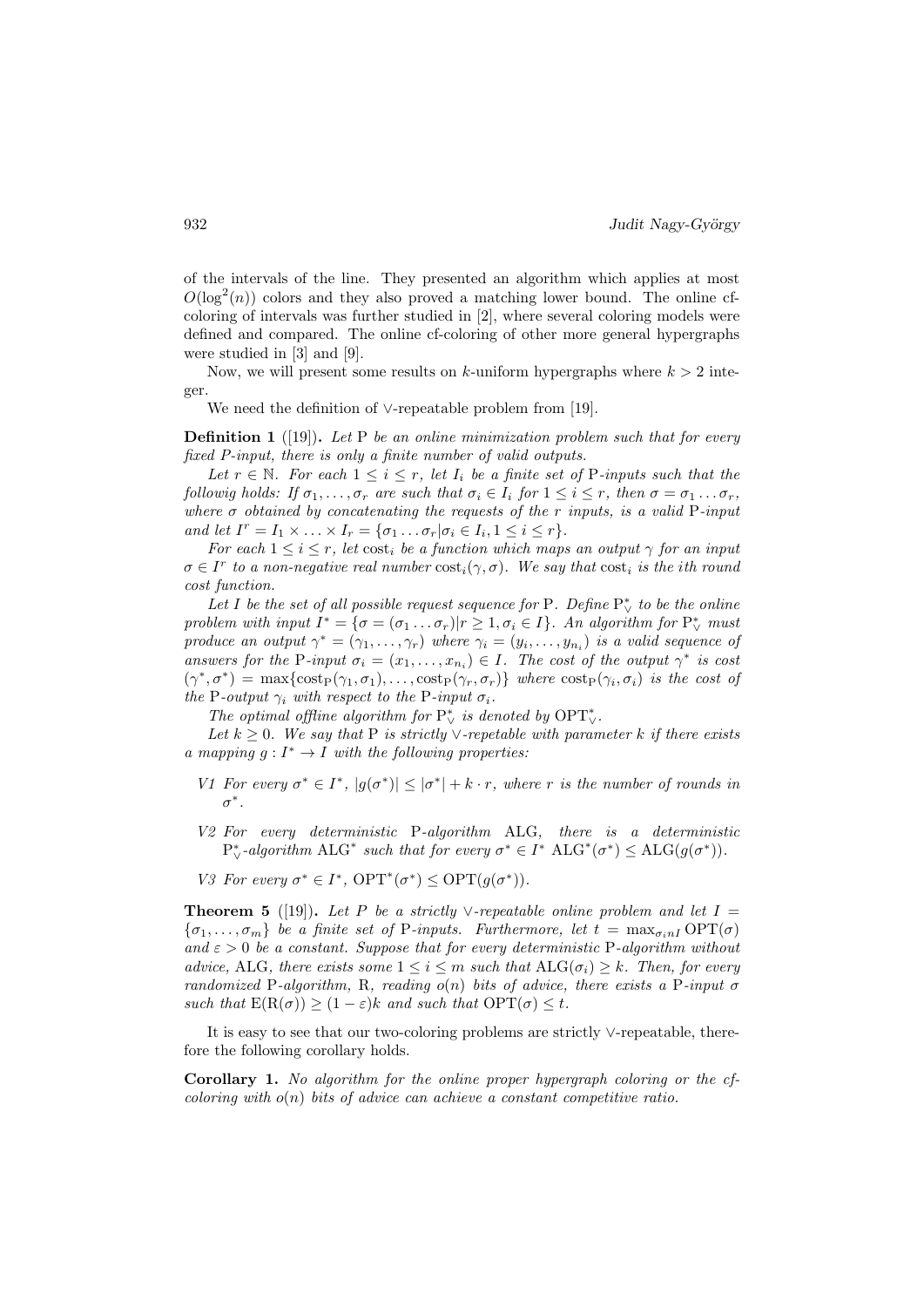#### 3.1 Proper coloring

**Proposition 1.** There exists an online algorithm which uses at most  $n-2$  bits of advice to give an optimal proper coloring of every proper two-colorable k-uniform online hypergraph on n vertices.

Proof. Consider a proper two-coloring of a proper two-colorable k-uniform hypergraph  $H^<$  on n vertices. It is easy to see that the algorithm which colors the first vertex with color 1, asks for a bit of advice for each of the remaining  $n-2$  vertices corresponding the parity of its color, and it colors the last vertex by  $\mathbf{FF}$  colors  $H^{\leq}$ optimally.  $\Box$ 

**Theorem 6.** Any online algorithm needs at least  $n - 2k$  bits of advice to give an optimal proper coloring of every proper two-colorable k-uniform online hypergraph on *n* vertices if  $k > 2$ .

*Proof.* Set  $k > 2$  and  $n \geq 2k$ . Using proof by contradiction, let us assume that there exists an online algorithm **A** which uses 2 colors and fewer than  $n - 2k$  bits of advice for the optimal proper coloring of every proper two-colorable k-uniform hypergraph. Next, consider the class  $\mathcal{H}_n$  of the following online hypergraphs on n vertices. For each  $w \in \{0,1\}^{n-2k}$ , define  $H_w \in \mathcal{H}_n$  as the set of vertices

$$
V = \{v_1\} \cup U \cup X \cup Y,
$$

where

- $u_i = v_{i+1} \in U$  for all  $1 \le i \le n-2k$ ,
- $x_i = v_{n-2k+1+i} \in X$  for all  $1 \leq i \leq k$ ,
- $y_i = v_{n-k+1+i} \in Y$  for all  $1 \le i \le k-1$ ;

moreover, the set of the edges is

$$
E = E_1 \cup E_2 \cup E_3
$$

where

• 
$$
E_1 = {X \cup Y \cup \{v_1\} \choose k} - \{X, Y \cup \{v_1\}\},
$$

- $E_2 = \{ \{x_1, \ldots, x_{k-1}, u_i\} \mid \text{if the } i\text{th bit of } w \text{ is } 1 \},\$
- $E_3 = \{\{y_1, \ldots, y_{k-1}, u_i\} \mid \text{if the } i\text{th bit of } w \text{ is } 0\}.$

Without loss of generality, we shall assume that both  $A$  and the optimal algorithm color  $v_1$  with color 1. It is easy to see that there is only one proper coloring the subhypergraph induced by  $X \cup Y$  by definition of  $E_1$ : if  $x \in X$  then its color has to be 2 and the color of the elements of Y have to be 1. Therefore if  $v_i \in X$ , then **A** has to color  $v_i$  with 2 and if  $v_i \in Y$ , then **A** has to color  $v_i$  with 1; otherwise it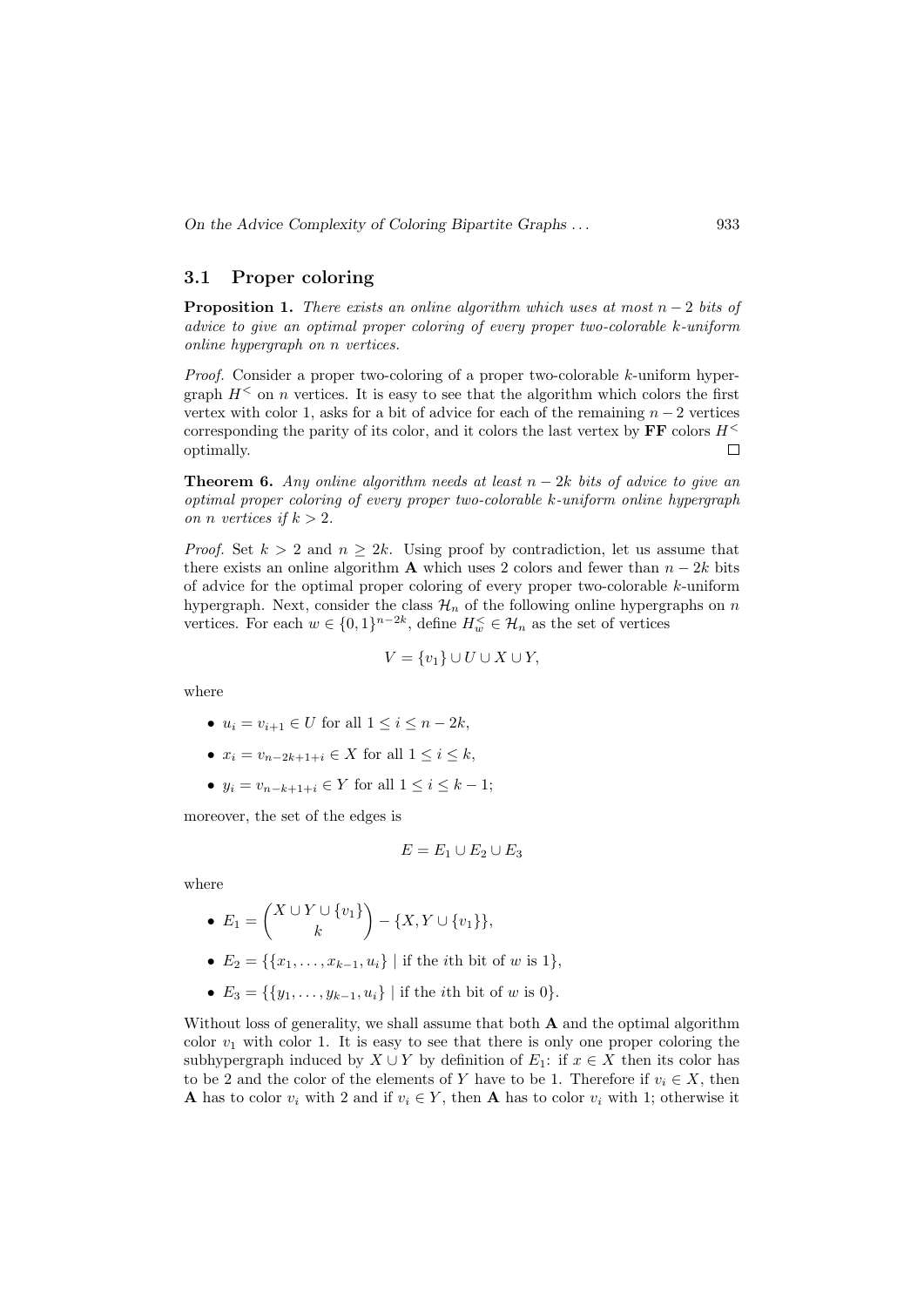cannot give a proper coloring of the subhypergraph induced by  $\{v_1\} \cup X \cup Y$ . Here from the definition of  $E_2$  and  $E_3$ , the colors of vertices in U are determined by w.

Recall that **A** uses fewer then  $n-2k$  bits of advice. By definition  $|\mathcal{H}_n| = 2^{n-2k}$ , so by the pigeonhole principle there are at least two hypergraphs in  $\mathcal{H}_n$  such that **A** cannot distinguish them when it knows only the subhypergraph induced by  $V_{n-2k+1}$ because it does not contain any edge. But if  $H, H' \in \mathcal{H}_n$  where  $H \neq H'$ , then the optimal colorings of their first  $n-2k+1$  vertices are different, therefore if the advice words are the same for both of them, so  $\bf{A}$  cannot give a proper two-coloring to both of them.  $\Box$ 

#### 3.2 Conflict-free coloring

First note that the problem of proper coloring and the problem of cf-coloring are equivalent on 3-uniform hypergraphs.

**Theorem 7.** There exists an online algorithm which uses at most  $n-2$  bits of advice to give an optimal cf-coloring of every two-cf-colorable k-uniform online hypergraph on  $n \geq 3$  vertices if  $k > 3$ .

*Proof.* Consider a two-cf-coloring of a two-cf-colorable k-uniform hypergraph  $H^<$ on n vertices. The last vertex of an edge will be called the closing vertex of the edge. Observe that if the currently appeared vertex is closing, then its color is obvious for an algorithm which knows the colors of the previous vertices. So whenever there is at most one closing vertex in the input, FF colors it optimally without any bit of advice. Therefore the following algorithm uses at most  $n-2$  bits af advice and the coloring produced by it is optimal:

- Color the first vertex by FF.
- Then ask for one bit of advice. If it is 0 then use FF to color the remainig vertices. If it is 1 then ask for a bit of advice for every non-closing vertex and use the color whose parity is equal to this bit.
- Color any closing vertex by FF.

Intuitively, the *i*th advice bit indicates the color of the  $(i+1)$ <sup>th</sup> vertex which does not apperar as a closing vertex, if FF is not optimal.  $\Box$ 

The following observation will be useful.

**Observation 8.** Let  $k > 3$  and H a two-cf-colored k-uniform hypergraph. If we change the color of exactly one vertex in any edge, the result will not be a two-cfcoloring.

**Corollary 2.** Let  $k > 3$  and H be a two-cf-colored k-uniform hypergraph,  ${u_1, \ldots, u_{k-1}, u_k}$  and  ${u_1, \ldots, u_{k-1}, u'_k}$  be two edges of H with  $k-1$  common vertices. The colors of  $u_k$  and  $u'_k$  will be equal.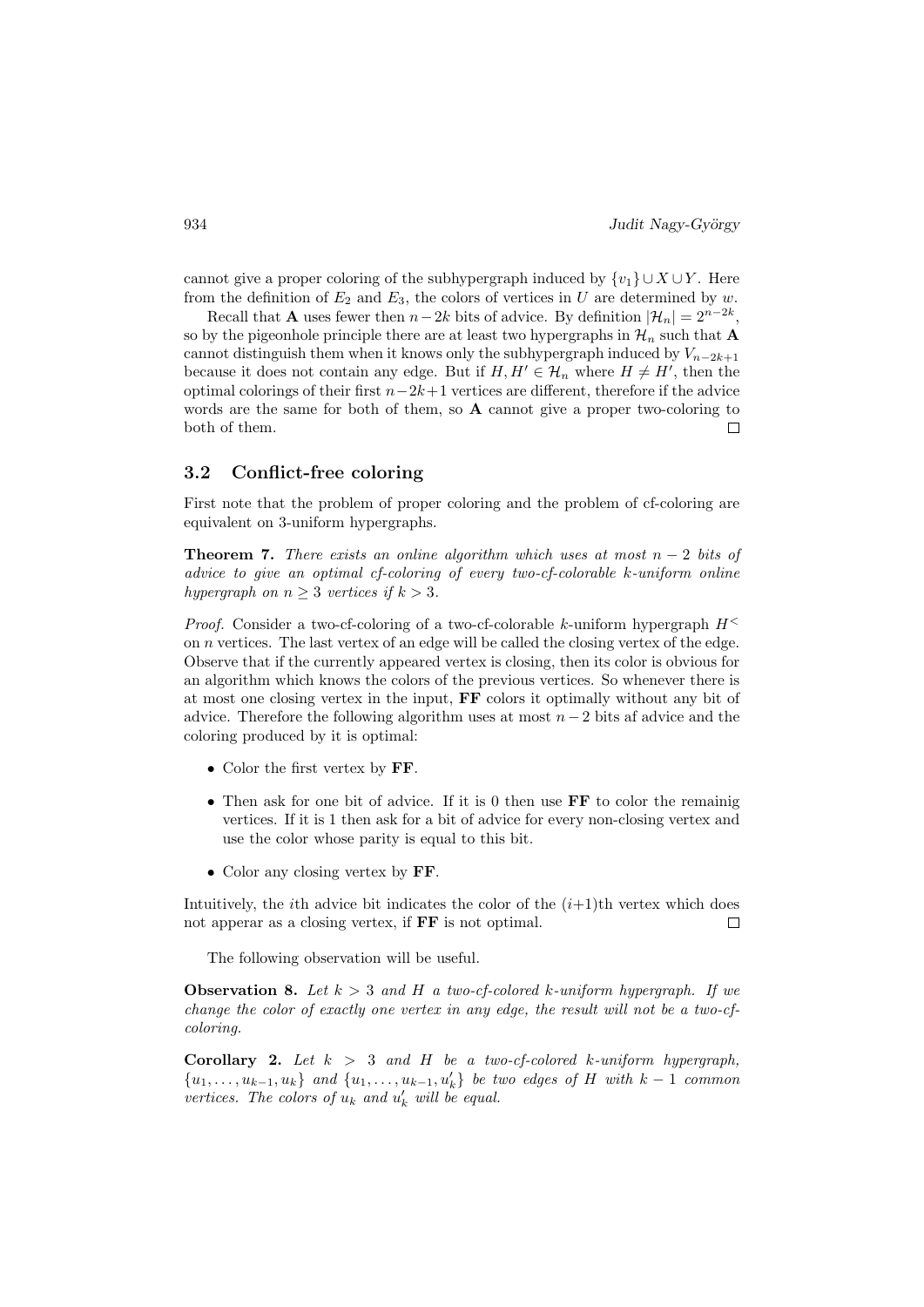On the Advice Complexity of Coloring Bipartite Graphs . . . 935

**Theorem 9.** Any online algorithm needs at least  $n-2$  bits of advice to give an optimal cf-coloring of every two-cf-colorable k-uniform online hypergraph on n vertices if  $k > 3$ .

Proof. Using proof by contradiction, let us assume that there exists an algorithm A which uses 2 colors and fewer than  $|V(H)| - 2$  bits of advice for teh proper coloring of every proper two-colorable k-uniform hypergraph H. Set  $m \geq 2k-2$  and consider the class of  $\mathcal{H}_m$  of the following online hypergraphs. For each  $w \in \{0,1\}^m$ , define  $H_w^{\le}$  in the following way. If w consists of m 1s, then the set of the vertices of  $H_w = H_1$  is  $V = \{v_1, \ldots, v_{m+2}\}\$ and the set of edges is  $E = \{v_{m+2} \cup U \mid U \in$  $\binom{\{v_1,\ldots,v_{m+1}\}}{k-1}$ . By Corollary 2 it is easy to see that the color of  $v_i$  must be 1 if  $1 \leq i \leq m+1$ .

If  $w \neq 1$  the set of the vertices of  $H_w$  is

$$
V = U_0 \cup U_1 \cup \{v_{n-1}, v_n\},\
$$

where

- $u_i = v_{i+1} \in U_0$  if  $1 \leq i \leq m$  and the *i*th bit of w is 0,
- $v_1 \in U_1$ , and  $u_i = v_{i+1} \in U_1$  if  $1 \leq i \leq m$  and the *i*th bit of w is 1.

The set of the edges is

$$
E = E_1 \cup E_2 \cup E_3 \cup E_4 \cup E_5 \cup E_6
$$

where

- $E_1 = \{ \{v_{n-1}\} \cup X \mid X \in {U_1 \choose k-1} \},\$
- $E_2 = \{ \{v_{n-1}, y\} \cup Y \mid y \in U_1, X \in {U_0 \choose k-2} \},\$
- $E_3 = \{ \{v_n\} \cup X \mid X \in {U_0 \choose k-1} \},\$
- $E_4 = \{ \{v_n, y\} \cup X \mid y \in U_0, X \in {U_1 \choose k-2} \},\$
- $E_5 = \{ \{v_{n-1}, v_n\} \cup X \mid X \in {U_1 \choose k-2} \},\$
- $E_6 = \{ \{v_{n-1}, v_n\} \cup X \mid X \in {U_0 \choose k-2} \},\$

Without loss of generality, we shall assume that both  $A$  and the optimal algorithm color  $v_1$  with color 1. The aim is to show that there is only one two-cf-coloring of  $H_w$ . Note that if  $n \geq 2k$ , then either  $E_1$  is not empty or  $E_2$  and  $E_3$  are not empty because  $|U_0| + |U_1| \geq 2k - 1$ . Moreover, if  $|U_0| > 0$  and  $E_1 \neq \emptyset$ , then  $E_4 \neq \emptyset$ .

For every  $u \in U_1$  there are edges  $e_1, e_2 \in E_1 \cup E_2$  such that the symmetric difference of these edges  $e_1 \Delta e_2 = \{v_1, u\}$ . Thus the color of u must be 1, by Corollary 2.

For every  $u, u' \in U_0$  there are edges  $e_1, e_2 \in E_3 \cup E_4$  such that the  $e_1 \Delta e_2 =$  $\{u, u'\}.$  Therefore the colors of u and u' must be the same, by Corollary 2.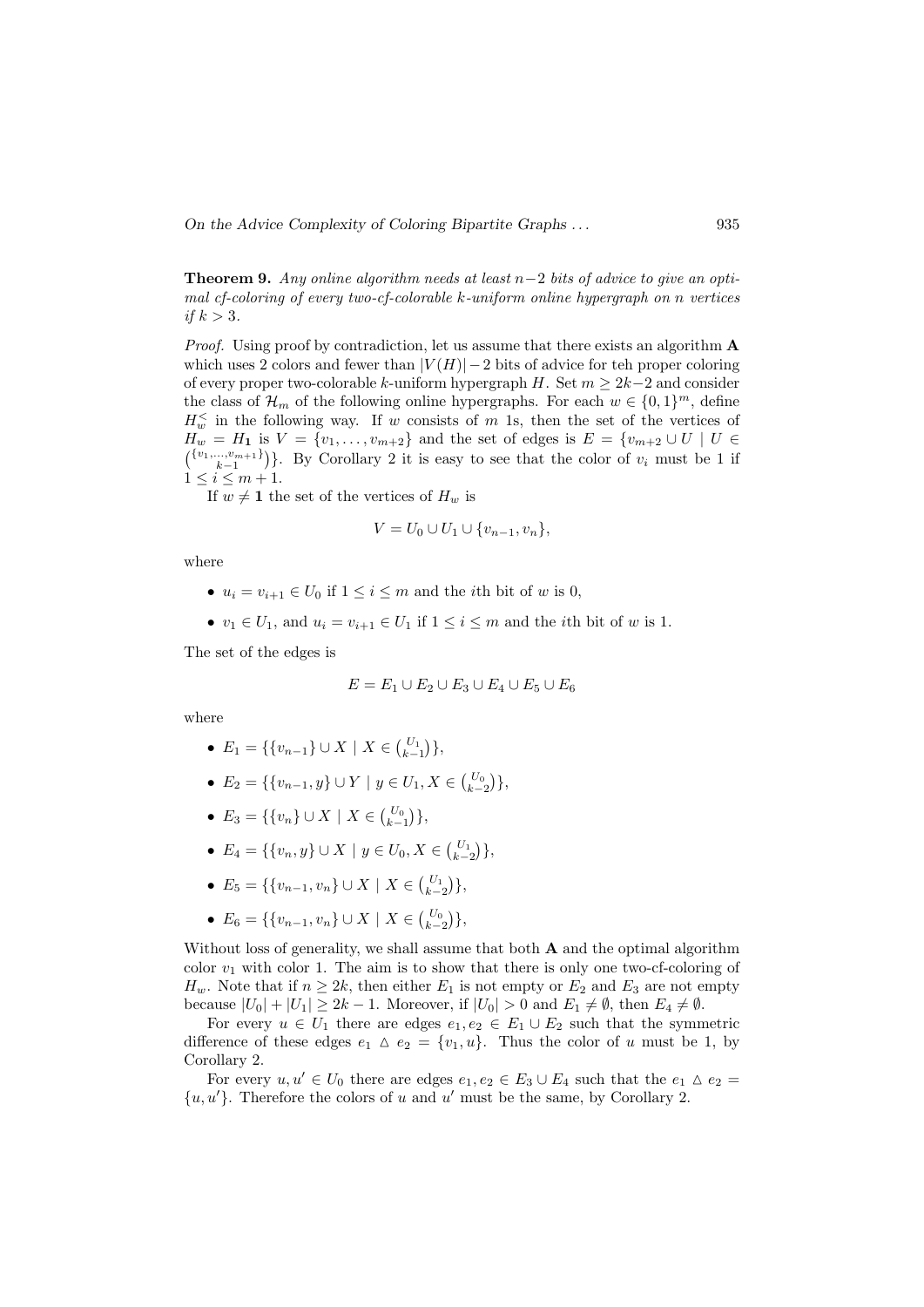Therefore the colors of  $v_{n-1}$  and  $v_n$  must be different, by the definition of  $E_5$ and  $E_6$  and Corollary 2 if  $n > 2k$ . Moreover, there are edges  $e_1 \in E_1 \cup E_2$  and  $e_2 \in E_5 \cup E_6$  such that  $e_1 \wedge e_2 = \{v_n, u\}$  for any  $u \in U_1$ , so the color of  $v_n$  must be 1 by Corollary 2 and the color of  $v_{n-1}$  must be 2.

For every  $u \in U_0$  there are edges  $e_1 \in E_3 \cup E_4$  and  $e_2 \in E_5 \cup E_6$  such that  $e_1 \Delta e_2 = \{v_{n-1}, u\}$ , hence the colors of  $v_{n-1}$  and u must be the same. We find that the colors of  $u_i \in U_1 \cup U_0$  in  $H_w$  are determined by w.

Now consider the set of the advice words used for the coloring of the first  $m+1$ vertices of the elements  $\mathcal{H}_m$  by **A** and denote it by S. Observe that if  $s, s' \in S$ advice words are used for coloring  $v_1, \ldots, v_{m+1}$ , then  $s \neq s'$ ; moreover, s is not the prefix of  $s'$  and vice versa because these vertices form an independent set in each hypergraph in  $\mathcal{H}_m$  and **A** is deterministic. Also, it is easy to see that |S| have to be  $2^m$ , the length of each element of S is at most m and there is at least one  $s \in S$ . the advice word for  $H_1$ , with length less then m because of the assumption. But this is a contradiction by the pigeonhole principle. П

# 4 Other models

The advice complexity was defined in [10]. The authors suggested two models, namely the *helper mode* and the *answerer mode*. These models don't use a tape. In the helper mode, the online algorithm receives a number of advice bits, which could be zero, prior to processing each request. The answerer mode is similar, except that advice bits are only given when requested by the online algorithm in which case at least one bit is given. In both of these models, fewer bits of advice are sufficient than in the tape model.

**Theorem 10.**  $o(n)$  bits of advice is sufficient to color optimally bipartite graphs / proper coloring proper two-colorable hypergraphs / cf-coloring two-cf-colorable hypergraphs on n vertices in the helper and the answerer mode.

*Proof.* Let  $W_m = \{(w_1, w_2) \mid w_1 \in \{0, 1\}^{m_1}, w_1 \in \{0, 1\}^{m_2}, m_1 + m_2 = m\}$  and  $W'_m = \{w \mid w \in \{0,1\}^{m \cdot \lfloor \log_2(m-1) \rfloor} \}.$  There is an injective function  $h: W'_m \to W_m$ because  $|W_m| \ge m \log_2(m-1)$  and  $|W'_m| = m \cdot \lfloor \log_2(m-1) \rfloor$ .

Next, consider an optimal coloring of the input. Our algorithm is the following:

- First, the algorithm gets an advice word  $w_1$  and colors the first vertex by FF.
- After the algorithm gets an advice word  $w_2$  and then it colors the  $(i + 1)$ vertex with a color such that the parity of it is equal to the parity of the ith bit of  $h^{-1}(w_1, w_2)$ .
- The algorithm colors the remaining vertices using FF.

Intuitively, the *i*th bit of  $h^{-1}(w_1, w_2)$  indicates the color of the  $(i+1)$ <sup>th</sup> vertex in the optimal coloring, if FF is not optimal.

Clearly, m bits of advice are sufficient to color an input graph (hypergraph) on  $m \cdot |\log_2 m| + 2$  vertices optimally.  $\Box$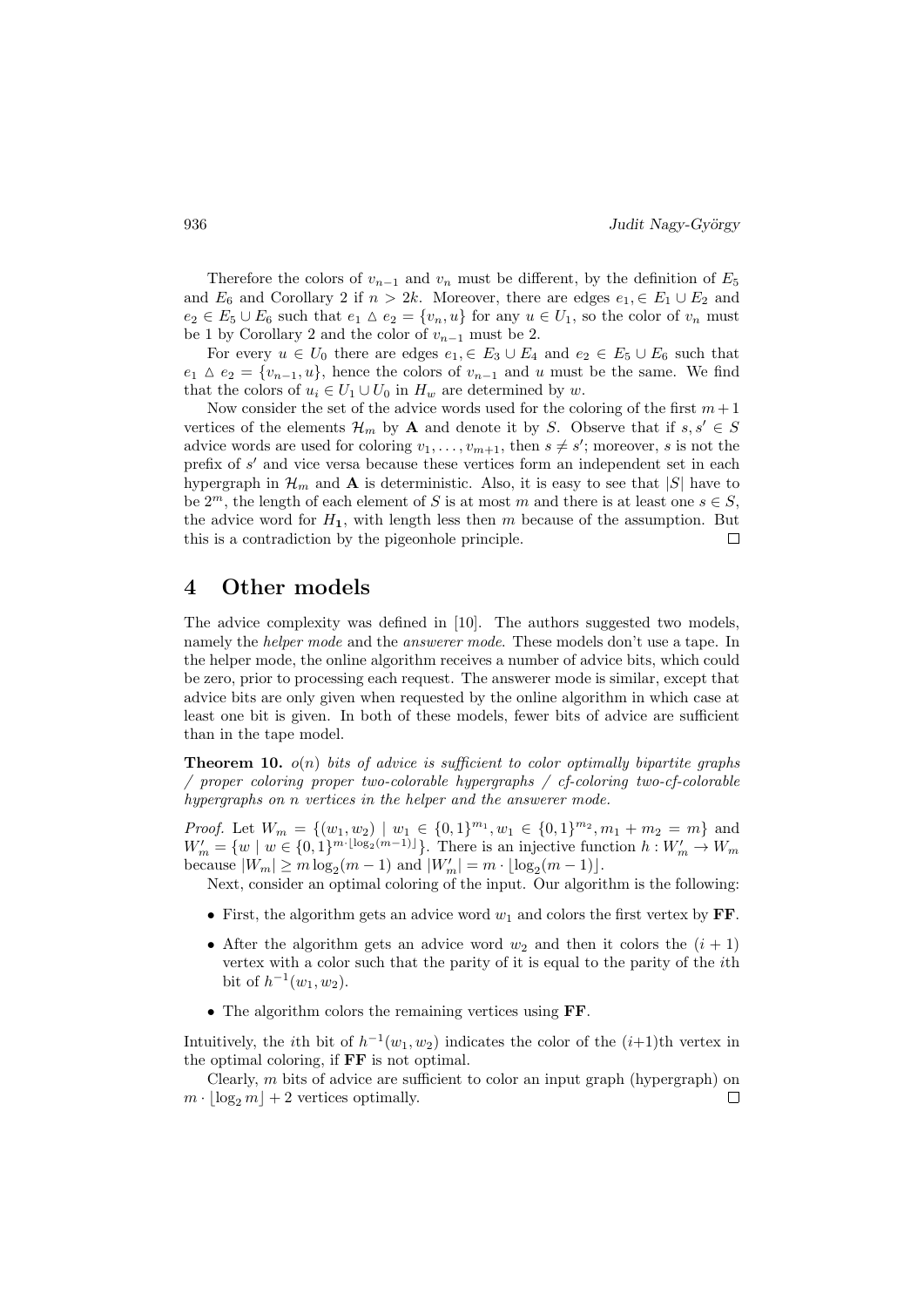### References

- [1] N. Alon, U. Arad, Y. Azar, Independent Sets in Hypergraphs with Applications to Routing Via Fixed Paths, Proc. of APPROX 99, LNCS 1671, pp 16–27, 1999
- [2] A. Bar-Noy, P. Cheilaris and S. Smorodinsky, Conflict-free coloring for intervals: from offline to online, Proc. 18th Annu. ACM Sympos. Parallelism Algorithms Architectures (SPAA06), pp 128–137, 2006
- [3] A. Bar-Noy, P. Cheilaris, S. Olonetsky, and S. Smorodinsky, Online conflict-free colorings for hypergraphs, Proc. of Automata, languages and programming, LNCS 4596, pp 219–230, 2007
- [4] M. P. Bianchi, H-J. Böckenhauer, J. Hromkovič, L. Keller. Online Coloring of Bipartite Graphs With and Without Advice. Computing and Combinatorics, Lecture Notes in Computer Science 7434, pp 519–530, 2012
- [5] A. Borodin, R. El-Yaniv, Online Computation and Competitive Analysis, Cambridge University Press, 1998
- [6] J. Boyar, L. M. Favrholdt, C. Kudahl, K. S. Larsen, J. W. Mikkelsen, Online algorithms with advice: a survey, ACM Computing Surveys, 50(2), Article No. 19, 2017
- [7] H-J. Böckenhauer, D. Komm, R. Královič, R. Královič, T. Mömke, On the advice complexity of online problems, ICALP (1), LNCS 6755, pp 207–218, 2011
- [8] K. Chen, A. Fiat, H. Kaplan, M. Levy, J. Matousek, E. Moss el, J. Pach, M. Sharir, S. Smorodinsky, U. Wagner and E. Welzl, Online conflict-free coloring for intervals, SIAM J. Comput. 36, pp 1342–1359, 2006
- [9] K. Chen, H. Kaplan, M. Sharir, Online CF coloring for halfplanes, congruent disks, and axis-parallel rectangles. ACM Transactions on Algorithms (TALG), 5(2), Article No. 16, 2009
- [10] S. Dobrev, R. Královič, E. Pardubská, Measuring the problem-relevant information in input, TAIRO - Theor. Inf. Appl., 43(3), pp 585–613, 2009
- [11] M. Forišek, L. Keller, M. Steinová, Advice complexity of online coloring for paths, LATA 2012, LNCS 7183, pp 228–239, 2012
- [12] A. Gyárfás, J. Lehel, On-line and first-fit colorings of graphs, *Journal of Graph* Theory, 12, pp 217–227, 1988
- [13] M. M. Halldórsson, M. Szegedy, Lower bounds for on-line graph coloring, Theor. Comput. Sci., 130(1):163–174, 1994
- [14] Cs. Imreh, J. Nagy-György. Online hypergraph coloring, Information Processing Letters 109(1), pp 23–26, 2008